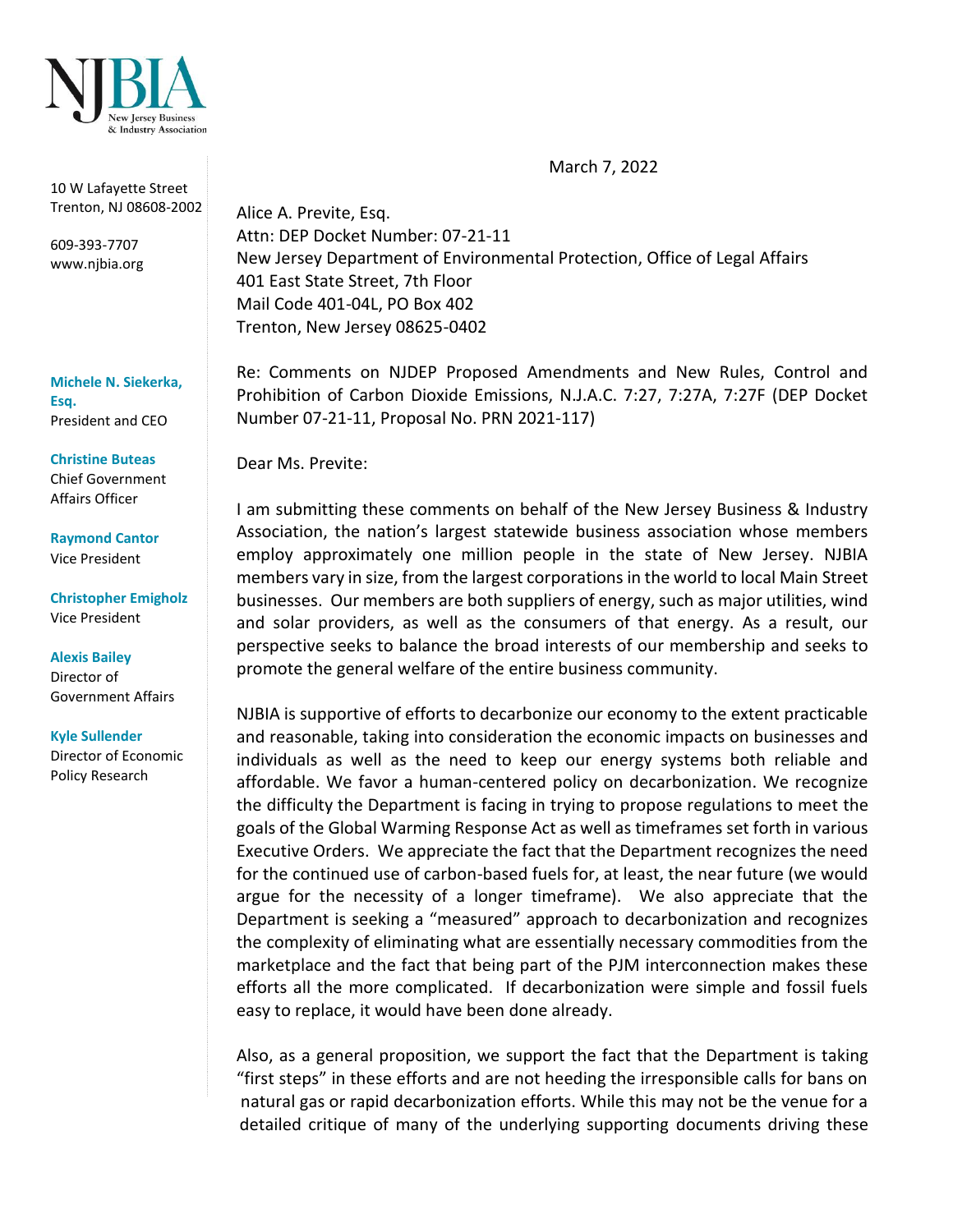efforts (*i.e.* 20/50 Report) we will just note that the science supports our ability to take more time in our decarbonization efforts based on likely vs. unrealistic emission scenarios. This means that we do not need to rush to decarbonize, we do not need to make decisions based on existing technologies alone, and we do not need to lock ourselves into an all-electrification policy. By taking into account the human impacts of our energy policies and our ability to adapt to an ever-changing climate, we should first take measured approaches which are easier to achieve and which do not lock the state into bad energy decisions.

To some extent these proposals follow these cautious principles, and in other respects they seek to go too far, too quickly, without any significant environmental benefit. We will address each of the components of this rule proposal below.

# Regulation of CO2 as a Pollutant

While we generally understand why the Department is seeking to make this change, a number of significant consequences were overlooked or ignored. If adopted in its existing form, we believe thousands of businesses, schools, hospitals, apartment buildings, hotels, and other facilities in New Jersey will be immediately out of compliance upon the effective date of the adopted rule for not having Title V/preconstruction air permits and emission limits in permits for CO2. This will only exacerbate over time causing significant impacts to the business community, and to the Department, without any commensurate environmental benefit. The fact that these issues were not addressed in the impact statements shows that the full impacts were not appreciated or understood by the Department. At the least, if our concerns are in error, the Department needs to clarify this proposal upon adoption.

These are precisely what led the U.S. Environmental Protection Agency (USEPA) to create the "Tailoring Rule" under its Clean Air Act regulations (*i.e*. to prevent triggering air pollution control requirements, New Source Review, and Title V air permitting for facilities and emission sources with emissions over 100 tons/year of CO2). Fees will also be astronomical under this proposal, beyond what has ever been contemplated or needed and will likely cause significant economic harm.

Neither the Department nor the USEPA intended the 100 tons/year trigger level to apply to a pollutant like CO2 that is emitted at levels that are orders of magnitude higher than levels of criteria pollutants. In fact, the USEPA ultimately set a major source threshold of 25,000 tons/year for CO2. Absent more realistic CO2 emission triggers, New Jersey cannot proceed with the proposed changes to the N.J.A.C. 7:27- 1 definition of "air contaminant" without creating the "absurd results" outlined above.

We agree with our colleagues at the Chemistry Council of New Jersey, as well as other business associations, that the language in the proposal needs to be adjusted on adoption to negate the impacts we outlined above.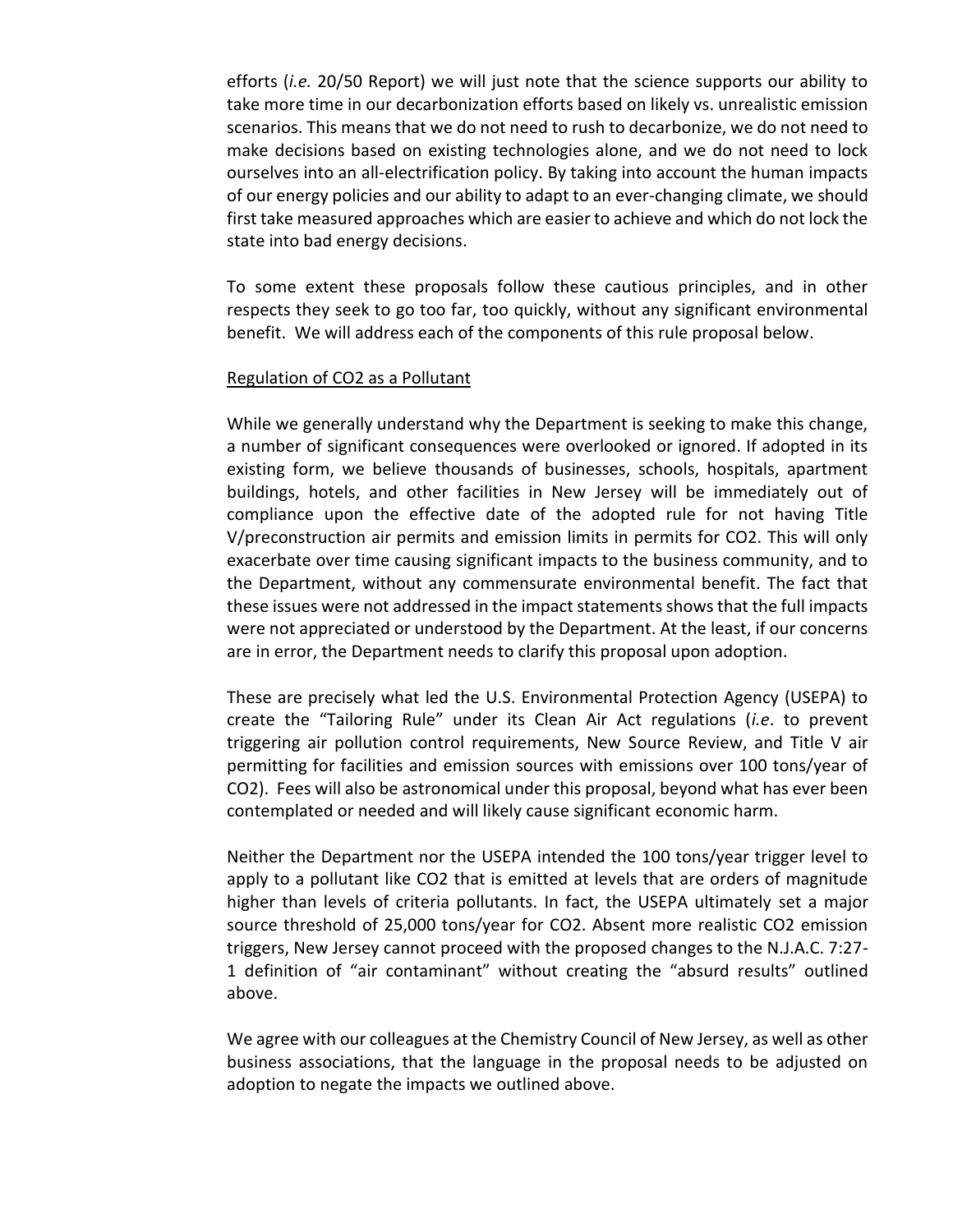## Electric Generating Units (EGUs)

NJBIA supports that these rules would allow for the continuation of existing carbon fueled EGUs and for the construction of new carbon based EGUs within a stricter emission scenario that is achievable with existing technologies. NJBIA is supportive of the tiered approach to this rule, which recognizes that not all EGUs should be treated the same and that time is necessary to either come into compliance with the new standards or to allow for replacement power. We also support the offramps provided in the proposal which would allow for the continued operation of these facilities where they are needed for the electrical grid reliability.

Carbon-based fuels account for over 50% of the in-state energy source for electricity generation. Almost all of this is from natural gas with minor amounts still being generated by oil and coal. Thus, eliminating any of these EGUs can have a significant effect on the state's energy system. This is especially true given the fact that the state's electrification policies for transportation and buildings will likely double, if not triple electrical demand, if fully implemented over the next 30 years.

Currently, New Jersey is a net exporter of electricity thanks to the deployment of a number of gas EGUs over the last decade or so. The switch from oil and coal to natural gas, along with our significant use of nuclear power EGUs has allowed New Jersey to greatly reduce its carbon output from the electric generation sector. It is why New Jersey was able to meet its 2020 goals under the Global Warming Response Act.

New Jersey has one of the cleanest electricity generation sectors in the nation and should serve as a national model. If the rest of the nation had our EGU carbon generation standards, the nation would be far advanced in its decarbonization efforts. What this rule seeks to do is squeeze evermore carbon reductions from a very clean energy sector. We are, in a sense, being punished for being so clean to start. The Department needs to be careful in its efforts and should continually analyze if it is acting in the state's best long-term interest.

We support the 25 MW baseline for rule applicability. We also support the fact that the rule does not apply to facilities that largely do not sell their electricity to the grid. We do, however, have a number of concerns with the timelines and we believe that there is a need for further exemptions or offramps.

While we recognize that Tier 1 facilities are the higher emitting facilities, are older, and only account for 3% of the state's generation, setting a compliance deadline of Jan. 1, 2024 seems unfair. In all likelihood, this rule will not be adopted until at least the second half of 2022. That gives these facilities a little over a year to determine if they can or should invest in upgrades or fuel switching or to terminate operations. Given the enormous investments involved, this deadline would create a burden disproportionate to the benefits gained. We believe another year for decision making is warranted.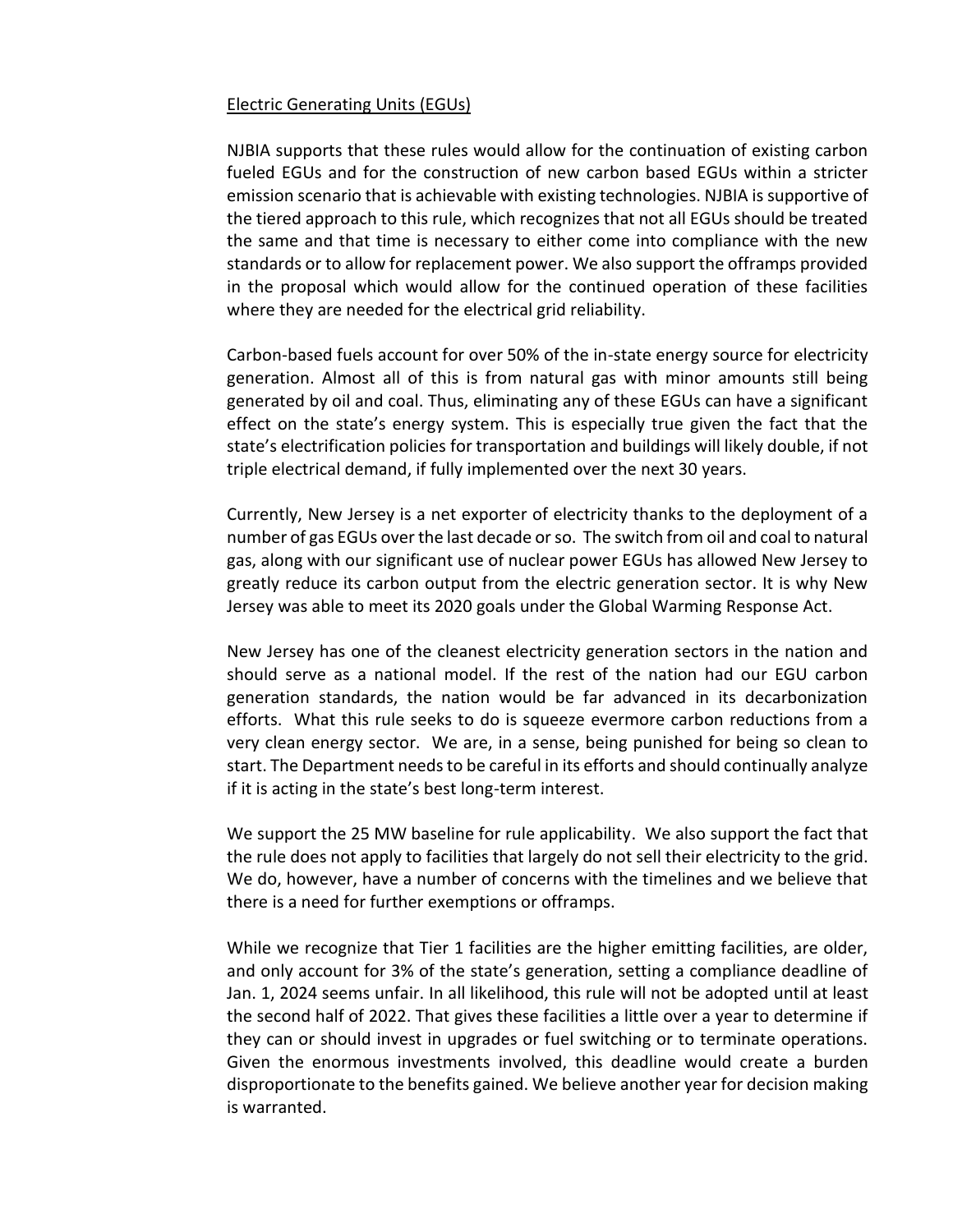The Department was correct to acknowledge that a loss of electrical generation capacity in New Jersey will lead to imports from PJM. The carbon intensity of PJM is higher than many of the EGU facilities that will have to upgrade or close under this rule. The Department assumes that the carbon intensity of the PJM grid will continue to improve along the same lines of prior improvements. This may or may not be the case. While recognizing the issue of pulling power from PJM and the concerns of leakage, the Department has not provided an offramp for facilities who emit carbon at lower levels then PJM should the Department's assumptions not materialize. We do not object to setting standards to 2027 or 2035 because they can be changed in future rulemakings and they advise the market of anticipated regulatory requirements. However, it is necessary to have this offramp for the same reasons. The Department should not lock itself into a regulatory policy that results in greater carbon emissions.

Similar to the need for an offramp for PJM carbon emissions, the Department should also have an offramp if in-state "clean" generation does not match the demand. While the Department does allow for exemptions for certain government mandates such as "must run" orders, these exemptions should not be so limited. The PJM may not issue these orders if other out-of-state generators can meet the demand, even if the energy being imported into New Jersey emits more carbon than the EGUs it is replacing. Again, given the electrification policies being promoted, we need to ensure that these policies result in less, not more carbon being emitted. There may also be certain EGUs that should qualify for an exemption due to the essential public benefit they provide and the limited impact of their operation on actual emissions. This may be the case where these facilities provide backup or emergency generation for transportation or safety systems or ensure the continuation of operations of a facility. While the 25 MW standard is based on nameplate capacity, the actual emissions from such facilities may be negligible but their societal benefit can be tremendous. A similar provision is in the boiler section but does not appear for EGUs. We ask that you further explore this potential exemption.

## Banning of Numbers 4 and 6 Fuels

The Department recognizes, and we agree, that banning number 4 and 6 fuel oils will achieve very little carbon reduction given their very limited use in New Jersey. However, we have significant concerns with the proposal for several reasons and we request that the Department either not adopt it or make amendments to it upon adoption.

First, we question the Department's legal authority to adopt this rule. We are aware of no specific or implied authority in the "Air Pollution Control Act (1954) which authorizes the Department to simply ban the use of a fuel. The Department has never done so before using this authority and we are not aware of any other state that has taken similar action. The Act clearly allows the Department to set emission standards and require control devices on emitting facilities. It does not allow the Department to simply ban a fuel.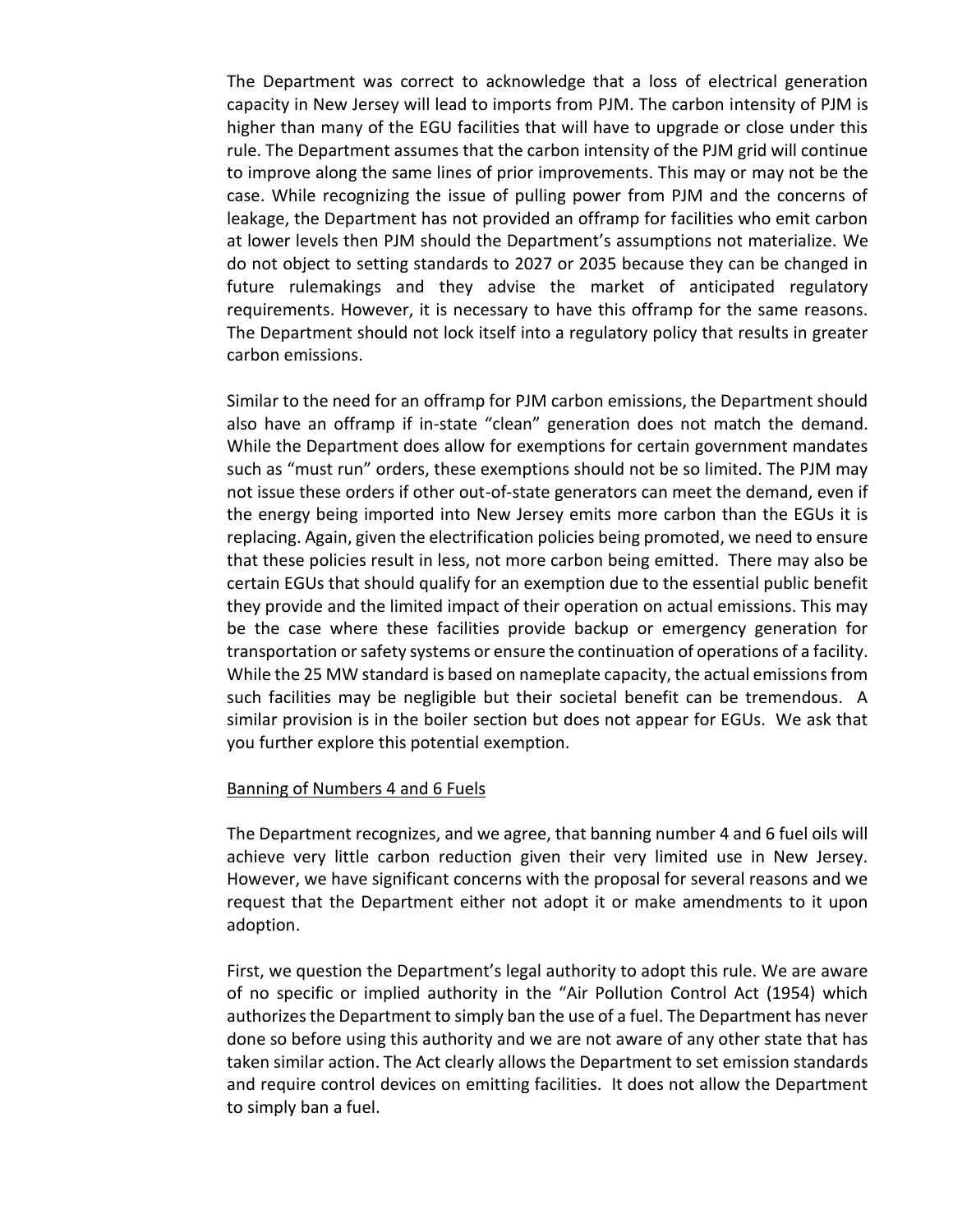Similarly, while the proposal specifically lists the Global Warming Response Act as particular authority for its proposal, nothing in that Act authorizes this ban. That Act does allow the Department to develop strategies for carbon reduction and make recommendations, which can then be turned into legislative authorization. It does allow the Department to monitor and inventory carbon emissions. However, that Act does not give the Department blanket authority to take actions to limit carbon emissions absent further legislative authorization.

We are concerned about the precedent of this grab of authority, and what it can mean for future actions. Is the Department asserting an authority to ban any fuel at any time in order to limit carbon emissions? Is the Department asserting the authority to ban gasoline? Diesel? Number two fuel oil? Natural gas? The implications of this asserted authority can be tremendous and negates the essential role of the Legislature in such critical policymaking.

On a more practical note, this proposal is problematic because these fuels can be used as feedstock for other non-combustible uses such as in asphalt for road construction. These fuels may also be stored for sale to other states. Given the other uses of these fuels, the Department should clarify that they may be stored so long as they are not intended to be used for combustion in New Jersey.

## Boilers

The provisions banning the use of new natural gas boilers is problematic for several reasons and the Department should refrain from adopting these requirements until a later time when the concerns we have are addressed. First, we do not see the environmental benefit of prohibiting natural gas-based generators. Natural gas has been the primary factor in reducing carbon emissions in New Jersey over the last 15 years and it will continue to be a source of clean energy into the future. The Department admits that these boilers currently emit less carbon than the replacement power coming from the PJM grid. Despite this admission, the Department is still seeking to require electric boilers (not specified but the current non-carbon alternative to natural gas). Even under the Department's optimistic projection of carbon emissions from the PJM grid, it will still take at least 10 or more years until the emissions are equal to current gas boiler emission levels.

Essentially what the Department is proposing will result in an increase in carbon emissions from new boilers for at least the next decade based on an assumption that the PJM grid will decarbonize enough to eventually have a net environmental benefit. Has the Department done an analysis of the total anticipated carbon emissions from these boilers given these assumptions and the useful life of the boilers? We would strongly suggest that the Department not adopt these provisions and refrain from proposing them again until the carbon emissions from the PJM grid are less than what would be emitted from these boilers.

We also note that electric boilers are more costly per unit, are more costly to operate, and have a lower useful life. Given these costs and the negative environmental